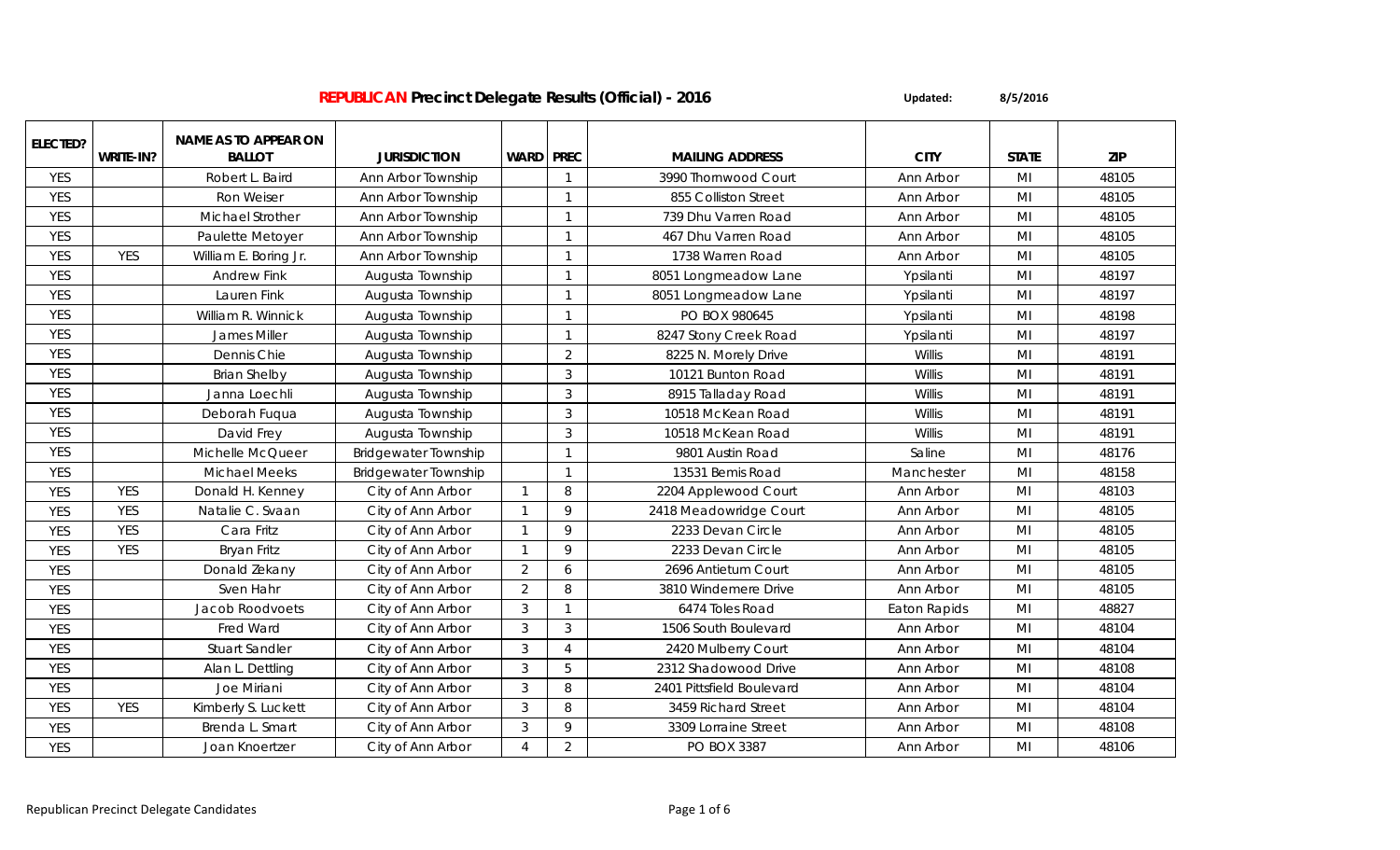| ELECTED?   |            | <b>NAME AS TO APPEAR ON</b> |                     |                |                |                           |             |                |            |
|------------|------------|-----------------------------|---------------------|----------------|----------------|---------------------------|-------------|----------------|------------|
|            | WRITE-IN?  | <b>BALLOT</b>               | <b>JURISDICTION</b> | <b>WARD</b>    | <b>PREC</b>    | <b>MAILING ADDRESS</b>    | <b>CITY</b> | <b>STATE</b>   | <b>ZIP</b> |
| <b>YES</b> |            | <b>Ruth Gretzinger</b>      | City of Ann Arbor   | $\overline{4}$ | $\overline{4}$ | 1211 Arella Boulevard     | Ann Arbor   | M <sub>l</sub> | 48103      |
| <b>YES</b> | <b>YES</b> | Amir Lagstein               | City of Ann Arbor   | $\Delta$       | $\overline{4}$ | 1445 Greenview Drive      | Ann Arbor   | M <sub>l</sub> | 48103      |
| <b>YES</b> |            | <b>Griff Drew</b>           | City of Ann Arbor   | $\Delta$       | 6              | 2831 Catalpa Circle       | Ann Arbor   | MI             | 48108      |
| <b>YES</b> |            | Samuel R. Bissell           | City of Ann Arbor   | $\Lambda$      | $\overline{7}$ | 1673 Stadium Court        | Ann Arbor   | MI             | 48103      |
| <b>YES</b> |            | Jean E. Holland             | City of Ann Arbor   | $\Lambda$      | 8              | 111 Golfview Lane         | Ann Arbor   | MI             | 48103      |
| <b>YES</b> |            | Terry M. Linden             | City of Ann Arbor   | $\Delta$       | 9              | <b>PO BOX 1961</b>        | Ann Arbor   | MI             | 48106-1961 |
| <b>NO</b>  |            | Sherrel A. Wells            | City of Ann Arbor   | 5              | $\overline{4}$ | 1218 W. Huron Street      | Ann Arbor   | MI             | 48103      |
| <b>YES</b> |            | Thomas James                | City of Ann Arbor   | 5              | $\overline{A}$ | 1215 W. Washington Street | Ann Arbor   | MI             | 48103      |
| <b>YES</b> |            | <b>Claire Hughes</b>        | City of Ann Arbor   | 5              | $\overline{4}$ | 1101 W. Liberty Street    | Ann Arbor   | M <sub>l</sub> | 48103      |
| <b>YES</b> |            | Ken Magee                   | City of Ann Arbor   | 5              | 5              | PO BOX 8170               | Ann Arbor   | M <sub>l</sub> | 48107      |
| <b>YES</b> |            | Scott Wagner                | City of Ann Arbor   | 5              | $\overline{7}$ | 2106 Pauline Boulevard    | Ann Arbor   | M <sub>l</sub> | 48103      |
| <b>YES</b> |            | <b>Stuart Berry</b>         | City of Ann Arbor   | 5              | 9              | 2252 S. Circle Drive      | Ann Arbor   | MI             | 48103      |
| <b>YES</b> |            | Carolyn Milroy              | City of Ann Arbor   | $\overline{5}$ | 9              | 2105 Arlen Street         | Ann Arbor   | Mi             | 48103      |
| <b>YES</b> |            | Richard D. Anderson         | City of Chelsea     |                |                | 415 McKinley Street       | Chelsea     | M <sub>l</sub> | 48118      |
| <b>YES</b> |            | Rod Anderson                | City of Chelsea     |                |                | 314 Washington Street     | Chelsea     | M <sub>l</sub> | 48118      |
| <b>YES</b> | <b>YES</b> | Warren McArthur             | City of Chelsea     |                | $\overline{2}$ | 699 W. Middle Street      | Chelsea     | MI             | 48118      |
| <b>YES</b> |            | Joshua Fink                 | City of Dexter      |                |                | 3001 Inverness Street     | Dexter      | M <sub>l</sub> | 48130      |
| <b>YES</b> |            | Julie A. Stevens            | City of Dexter      |                |                | 295 Victoria Drive        | Dexter      | MI             | 48130      |
| <b>YES</b> |            | <b>Timothy Nelson</b>       | City of Dexter      |                |                | 7974 Grand Street         | Dexter      | MI             | 48130      |
|            |            |                             | City of Milan       |                |                | NO CANDIDATES FILED       |             |                |            |
| <b>YES</b> |            | Lucy M. Crossey             | City of Saline      |                |                | 547 Sycamore Circle       | Saline      | MI             | 48176      |
| <b>YES</b> |            | Eunice Frey-Dobbs           | City of Saline      |                | $\overline{2}$ | 1357 Woodland Court       | Saline      | M <sub>l</sub> | 48176      |
| <b>YES</b> |            | <b>Gerald Austin</b>        | City of Saline      |                | 2              | 217 W. Russell Street     | Saline      | M <sub>l</sub> | 48176      |
| <b>YES</b> |            | Jan E. Austin               | City of Saline      |                | $\overline{2}$ | 217 W. Russell Street     | Saline      | MI             | 48176      |
| <b>YES</b> |            | Matthew Schneider           | City of Saline      |                | 3              | 107 W. Henry Street       | Saline      | MI             | 48176      |
| <b>YES</b> |            | Rebecca Schneider           | City of Saline      |                | $\mathfrak{Z}$ | 107 W. Henry Street       | Saline      | M <sub>l</sub> | 48176      |
| <b>YES</b> |            | <b>Bob Wild</b>             | City of Saline      |                | $\mathbf{3}$   | 232 S. Ann Arbor Street   | Saline      | MI             | 48176      |
| <b>YES</b> |            | Mathias Donat               | City of Ypsilanti   | $\mathbf{1}$   | $\overline{2}$ | 8 Ballard Street          | Ypsilanti   | M <sub>l</sub> | 48197      |
| <b>YES</b> |            | James A. Fink               | City of Ypsilanti   | $\mathbf{1}$   | 3              | 206 S. Washington Street  | Ypsilanti   | MI             | 48197      |
| <b>YES</b> |            | Gail Kornbluth              | City of Ypsilanti   | $\overline{2}$ |                | 737 N. Mansfield Street   | Ypsilanti   | M <sub>l</sub> | 48197      |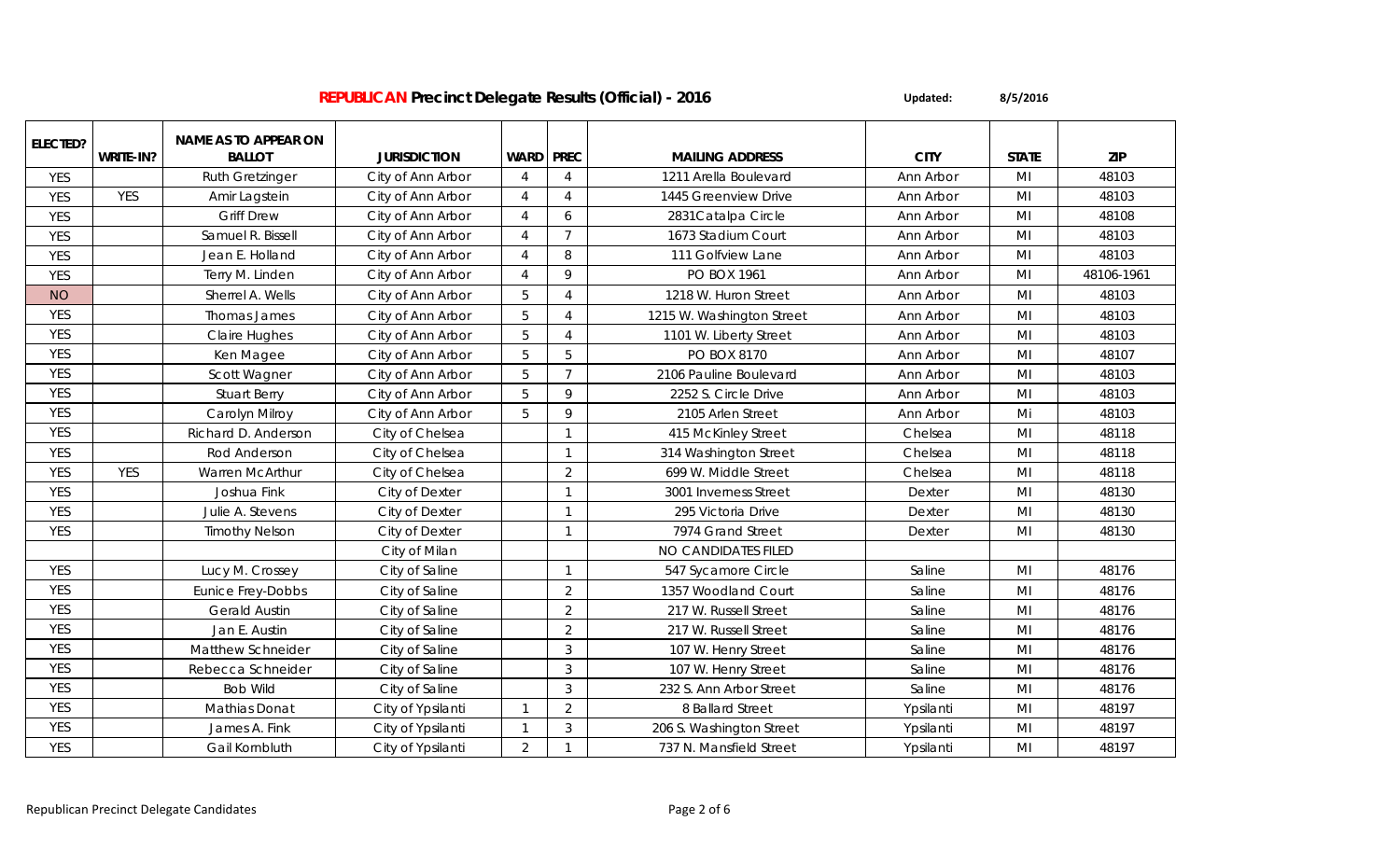| ELECTED?   |            | <b>NAME AS TO APPEAR ON</b> |                     |             |                |                             |             |                |            |
|------------|------------|-----------------------------|---------------------|-------------|----------------|-----------------------------|-------------|----------------|------------|
|            | WRITE-IN?  | <b>BALLOT</b>               | <b>JURISDICTION</b> | <b>WARD</b> | <b>PREC</b>    | <b>MAILING ADDRESS</b>      | <b>CITY</b> | <b>STATE</b>   | <b>ZIP</b> |
| <b>YES</b> |            | <b>Matthew Phillips</b>     | City of Ypsilanti   | 2           | 3              | 1110 Sherman Street         | Ypsilanti   | MI             | 48197      |
| <b>YES</b> |            | John K. Taylor              | Dexter Township     |             | $\mathbf{1}$   | 9146 Horseshoe Court        | Dexter      | M <sub>l</sub> | 48130      |
| <b>YES</b> |            | Phyllis L. Risdon           | Dexter Township     |             | $\overline{1}$ | 4871 Dexter-Pinckney Road   | Dexter      | MI             | 48130      |
| <b>YES</b> | <b>YES</b> | Joseph Lewandowski          | Dexter Township     |             | $\mathbf{1}$   | 9832 Huron Creek            | Dexter      | M <sub>l</sub> | 48130      |
| <b>YES</b> |            | Donald A. DeSmith           | Dexter Township     |             | $\overline{2}$ | 13772 Island Lake Road      | Chelsea     | M <sub>l</sub> | 48118      |
| <b>YES</b> |            | Douglas W. Wright           | Dexter Township     |             | $\overline{2}$ | 14426 N. Lake Road          | Gregory     | MI             | 48137      |
| <b>YES</b> |            | <b>Sherry Adair</b>         | Dexter Township     |             | $\overline{2}$ | 13375 Noah Road             | Gregory     | M <sub>l</sub> | 48137      |
| <b>NO</b>  |            | John C. Hochstetler         | Freedom Township    |             | $\mathbf{1}$   | 12800 Pfauss Road           | Manchester  | M <sub>l</sub> | 48158      |
| <b>YES</b> |            | Elmer Herschelman III       | Freedom Township    |             | $\mathbf{1}$   | 9464 Saline-Waterworks Road | Manchester  | M <sub>l</sub> | 48158      |
| <b>YES</b> |            | Kenny Siler                 | Freedom Township    |             | $\overline{1}$ | 13175 E. Pleasant Lake Road | Manchester  | MI             | 48158      |
| <b>YES</b> |            | Paul Dority                 | Freedom Township    |             | $\mathbf{1}$   | 9642 Waters Road            | Ann Arbor   | MI             | 48103      |
| <b>YES</b> |            | Marc Boone                  | Freedom Township    |             | $\overline{1}$ | 10032 W. Ellsworth Road     | Ann Arbor   | Mi             | 48103      |
| <b>YES</b> |            | Gregory J. Marquis          | Lima Township       |             | $\mathbf{1}$   | 8132 Gingko Way             | Dexter      | MI             | 48130      |
| <b>YES</b> |            | Teresa Reynhout             | Lima Township       |             | -1             | 13431 Trinkle Road          | Chelsea     | M <sub>l</sub> | 48118      |
| <b>YES</b> |            | George A. Merkel            | Lima Township       |             | $\overline{1}$ | 13175 E. Old US 12          | Chelsea     | M <sub>l</sub> | 48118      |
| <b>YES</b> |            | Louis H. Issel              | Lima Township       |             | $\mathbf{1}$   | 227 S. Dancer Road          | Dexter      | M <sub>l</sub> | 48130      |
| <b>YES</b> |            | Barbara Issel               | Lima Township       |             | $\overline{1}$ | 227 S. Dancer Road          | Dexter      | M <sub>l</sub> | 48130      |
| <b>YES</b> |            | David A. Raney              | Lima Township       |             | $\overline{1}$ | 10053 Dexter-Chelsea Road   | Dexter      | M <sub>l</sub> | 48130      |
| <b>YES</b> | <b>YES</b> | Mary Tobin                  | Lima Township       |             | $\mathbf{1}$   | 8510 Gross Road             | Dexter      | MI             | 48130      |
| <b>YES</b> | <b>YES</b> | Ron Howdyshell              | Lima Township       |             | $\overline{1}$ | 11720 Scio Church Road      | Chelsea     | M <sub>l</sub> | 48118      |
| <b>YES</b> |            | Diane Bragg                 | Lodi Township       |             | $\mathbf{1}$   | 4840 Saline Waterworks Road | Saline      | MI             | 48176      |
| <b>YES</b> |            | Wyckham Seelig              | Lodi Township       |             | 2              | 2708 Aspen Court            | Ann Arbor   | MI             | 48108      |
| <b>YES</b> |            | James T. Low                | Lodi Township       |             | 2              | 3431 Surrey Drive           | Ann Arbor   | MI             | 48176      |
| <b>YES</b> |            | Rola H. Jeffery             | Lodi Township       |             | $\overline{2}$ | 5662 Prairie Road           | Saline      | MI             | 48176      |
| <b>YES</b> |            | Dean W. Jeffery             | Lodi Township       |             | $\overline{2}$ | 5662 Prairie Road           | Saline      | M <sub>l</sub> | 48176      |
|            |            |                             | Lyndon Township     |             |                | NO CANDIDATES FILED         |             |                |            |
| <b>YES</b> |            | Wendy Lineweaver            | Manchester Township |             | $\overline{1}$ | 320 Riverside Drive Apt. A  | Manchester  | M <sub>l</sub> | 48158      |
| <b>YES</b> |            | Melanie Weidmayer           | Manchester Township |             | $\mathbf{1}$   | <b>PO BOX 227</b>           | Manchester  | MI             | 48158      |
| <b>YES</b> |            | Greg Weidmayer              | Manchester Township |             | $\mathbf{1}$   | <b>PO BOX 227</b>           | Manchester  | MI             | 48158      |
| <b>NO</b>  | <b>YES</b> | Nicholas Black Elk          | Manchester Township |             | $\overline{2}$ | 7725 Sharon Hollow Road     | Manchester  | M <sub>l</sub> | 48158      |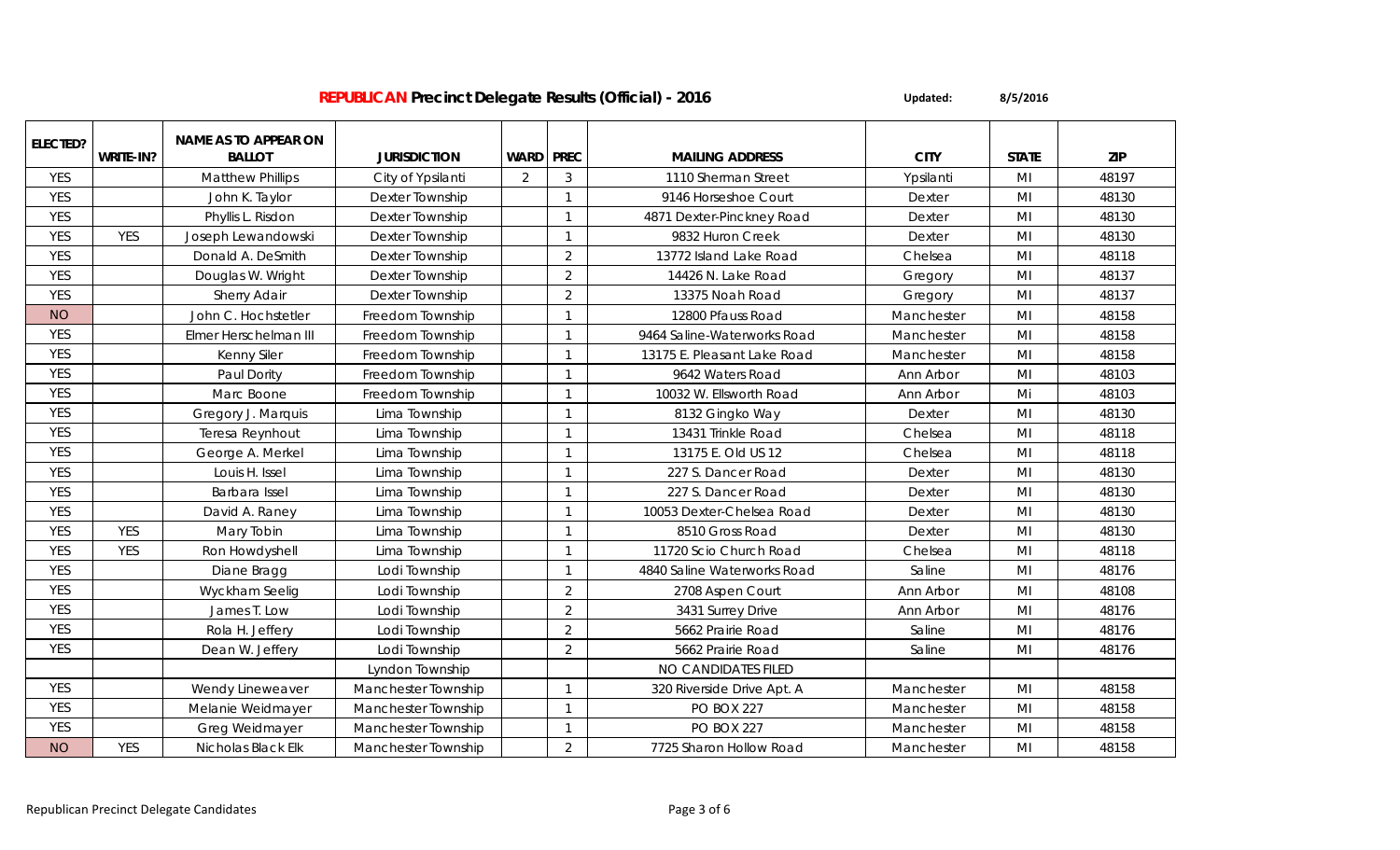| ELECTED?   |            | <b>NAME AS TO APPEAR ON</b> |                     |             |                |                                 |               |                |            |
|------------|------------|-----------------------------|---------------------|-------------|----------------|---------------------------------|---------------|----------------|------------|
|            | WRITE-IN?  | <b>BALLOT</b>               | <b>JURISDICTION</b> | <b>WARD</b> | <b>PREC</b>    | <b>MAILING ADDRESS</b>          | <b>CITY</b>   | <b>STATE</b>   | <b>ZIP</b> |
| <b>YES</b> |            | James C. Schiel             | Manchester Township |             | 2              | 7727 Sharon Hollow Road         | Manchester    | MI             | 48158      |
| <b>YES</b> |            | <b>Todd Reinhart</b>        | Manchester Township |             | $\overline{2}$ | 17142 Nollar Lane               | Manchester    | M <sub>l</sub> | 48158      |
| <b>YES</b> |            | Heidi Ornalik               | Manchester Township |             | $\overline{2}$ | 17142 Nollar Lane               | Manchester    | MI             | 48158      |
| <b>YES</b> |            | Randy Armour                | Manchester Township |             | $\overline{2}$ | 20630 Bowens Road               | Saline        | M <sub>l</sub> | 48176      |
| <b>YES</b> |            | Robert Head                 | Northfield Township |             |                | 1138 E. Five Mile Road          | Whitmore Lake | MI             | 48189      |
| <b>YES</b> |            | Marlene Chockley            | Northfield Township |             | $\overline{2}$ | 2665 5 Mile Road                | South Lyon    | MI             | 48178      |
| <b>YES</b> |            | Dom Restuccia               | Northfield Township |             | $\overline{2}$ | 7110 Avey Lane                  | South Lyon    | M <sub>l</sub> | 48178      |
| <b>YES</b> |            | Gerald Hermann              | Northfield Township |             | $\overline{2}$ | 8365 Earhart Road               | South Lyon    | MI             | 48178      |
| <b>YES</b> |            | Tawn Beliger                | Northfield Township |             | 2              | 8365 Earhart Road               | South Lyon    | M <sub>l</sub> | 48178      |
| <b>YES</b> |            | Leonard Chockley            | Northfield Township |             | 2              | 2665 5 Mile Road                | South Lyon    | M <sub>l</sub> | 48178      |
| <b>YES</b> |            | Dan Smith                   | Northfield Township |             | 3              | 328 N. Pointe Drive             | Whitmore Lake | MI             | 48189      |
| YES        |            | Terry L. Fietsam            | Pittsfield Township |             |                | 5545 Hearthstone Court          | Ann Arbor     | M <sub>l</sub> | 48108      |
| <b>YES</b> |            | Stephen A. Weatherholt      | Pittsfield Township |             | $\overline{2}$ | 4836 Washtenaw Avenue Apt. #B6  | Ann Arbor     | M <sub>l</sub> | 48108      |
| <b>YES</b> |            | Aaron Jones                 | Pittsfield Township |             | 2              | 4768 Washtenaw Avenue Apt. #A6  | Ann Arbor     | M <sub>l</sub> | 48108      |
| <b>YES</b> | <b>YES</b> | Gayle M. McNally            | Pittsfield Township |             | $\mathbf{3}$   | 4019 Woodcreek Drive            | Ypsilanti     | MI             | 48197      |
| <b>YES</b> | <b>YES</b> | Jay McNally                 | Pittsfield Township |             | 3              | 4019 Woodcreek Drive            | Ypsilanti     | MI             | 48197      |
| <b>YES</b> |            | Denise Magewick-Schlotz     | Pittsfield Township |             | 6              | 6685 Crane Road                 | Ypsilanti     | M <sub>l</sub> | 48197      |
| <b>YES</b> | YES        | Sandra J. Weathers          | Pittsfield Township |             | 6              | 4700 Ash Court                  | Ypsilanti     | M <sub>l</sub> | 48197      |
| <b>YES</b> |            | Stanley F. Watson           | Pittsfield Township |             | $\overline{7}$ | 3756 Bridle Pass Court          | Ann Arbor     | MI             | 48108      |
| <b>YES</b> |            | Jennifer Helmer             | Pittsfield Township |             | 8              | 7600 Moon Road                  | Saline        | MI             | 48176      |
| <b>YES</b> |            | <b>Barry Kenyon</b>         | Pittsfield Township |             | 8              | 6949 Suncrest Drive             | Saline        | MI             | 48176      |
| <b>YES</b> |            | <b>Timothy Austin</b>       | Pittsfield Township |             | 8              | 7597 Secretariat Drive          | Saline        | M <sub>l</sub> | 48176      |
| <b>YES</b> |            | David Helmer                | Pittsfield Township |             | 8              | 7600 Moon Road                  | Saline        | M <sub>l</sub> | 48176      |
| <b>YES</b> |            | Bob Bykowski                | Pittsfield Township |             | 8              | 1242 W. Bemis Road              | Saline        | MI             | 48176      |
| <b>YES</b> |            | Jim Hood                    | Pittsfield Township |             | 9              | 1980 Stonebridge Drive North    | Ann Arbor     | MI             | 48108      |
| <b>YES</b> |            | Jean Wade                   | Pittsfield Township |             | 10             | 5229 W. Michigan Avenue Lot 227 | Ypsilanti     | MI             | 48197      |
| <b>YES</b> |            | Philip Chinn                | Salem Township      |             |                | 6633 Pontiac Trail              | South Lyon    | M <sub>l</sub> | 48178      |
| <b>YES</b> | <b>YES</b> | David Trent                 | Salem Township      |             |                | 7900 Six Mile Road              | Northville    | M <sub>l</sub> | 48168      |
| <b>YES</b> |            | <b>Gregory Milne</b>        | Salem Township      |             | $\overline{2}$ | 58823 E. 8 Mile Road            | South Lyon    | MI             | 48178      |
| <b>YES</b> |            | James Pellosma              | Salem Township      |             | $\overline{2}$ | 9880 Oak Pointe Lane            | Northville    | M <sub>l</sub> | 48167      |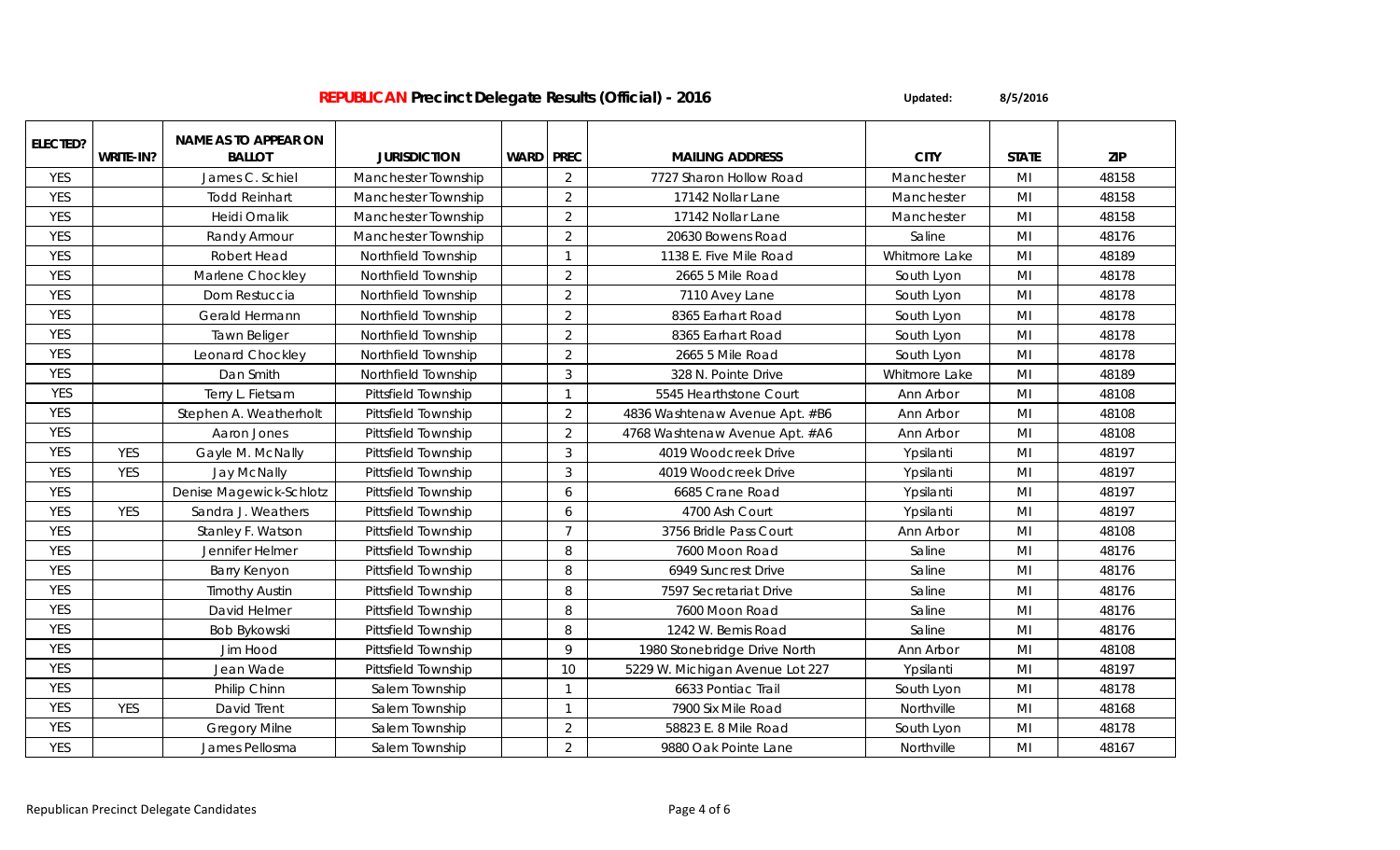| <b>ELECTED?</b> |            | <b>NAME AS TO APPEAR ON</b> |                          |             |                |                                    |             |                |            |
|-----------------|------------|-----------------------------|--------------------------|-------------|----------------|------------------------------------|-------------|----------------|------------|
|                 | WRITE-IN?  | <b>BALLOT</b>               | <b>JURISDICTION</b>      | <b>WARD</b> | <b>PREC</b>    | <b>MAILING ADDRESS</b>             | <b>CITY</b> | <b>STATE</b>   | <b>ZIP</b> |
| <b>YES</b>      | <b>YES</b> | Maribeth Schmidt            | Salem Township           |             | 3              | 6770 Spring Meadow Lane            | Plymouth    | MI             | 48170      |
| <b>YES</b>      |            | Venessa Bowden              | Saline Township          |             | $\mathbf{1}$   | 10391 Mooreville Road              | Saline      | M <sub>l</sub> | 48176      |
| <b>YES</b>      |            | Robert H. Sly               | Scio Township            |             | 2              | 3101 Forshee Lane                  | Dexter      | MI             | 48130      |
| <b>YES</b>      |            | F. Vincent Vernuccio        | Scio Township            |             | $\overline{2}$ | 1850 N. Parker Road                | Dexter      | M <sub>l</sub> | 48130      |
| <b>YES</b>      |            | Kathleen Vernuccio          | Scio Township            |             | $\overline{2}$ | 1850 N. Parker Road                | Dexter      | M <sub>l</sub> | 48130      |
| <b>YES</b>      |            | William M. Gordon           | Scio Township            |             | 3              | 4408 Corey Circle                  | Ann Arbor   | MI             | 48103      |
| <b>YES</b>      |            | Dorothy Lynn Phillips       | Scio Township            |             | 3              | 3643 N. Maple Road                 | Ann Arbor   | MI             | 48105      |
| <b>YES</b>      | <b>YES</b> | Stephen D. Rice             | Scio Township            |             | $\overline{A}$ | 2100 W. Delhi Road                 | Ann Arbor   | M <sub>l</sub> | 48103      |
| <b>YES</b>      |            | <b>Hal Dotson</b>           | Scio Township            |             | 5              | 150 S. Staebler Road #884          | Ann Arbor   | M <sub>l</sub> | 48103      |
| <b>YES</b>      |            | Lisa Gubaci-Root            | Scio Township            |             | 6              | 1173 Glen Court                    | Ann Arbor   | M <sub>l</sub> | 48103      |
| <b>YES</b>      | <b>YES</b> | Stelian Bizgu               | Scio Township            |             | 6              | 1463 Strieter Road                 | Ann Arbor   | MI             | 48103      |
| <b>YES</b>      | <b>YES</b> | Mariana Bizgu               | Scio Township            |             | 6              | 1463 Strieter Road                 | Ann Arbor   | M <sub>l</sub> | 48103      |
| <b>YES</b>      |            | Jeremy Samuel Glick         | Scio Township            |             | $\overline{7}$ | 1663 Snowberry Ridge Road          | Ann Arbor   | MI             | 48103      |
| <b>YES</b>      |            | Rose Ryan                   | Scio Township            |             | $\overline{7}$ | 1593 Scio Ridge Road               | Ann Arbor   | M <sub>l</sub> | 48103      |
| <b>YES</b>      |            | Lawrence A. Murphy          | Scio Township            |             | $\overline{7}$ | 1176 Bandera Drive                 | Ann Arbor   | MI             | 48103      |
| <b>YES</b>      |            | Robert Guysky               | Sharon Township          |             | $\mathbf{1}$   | 17355 Grass Lake Road              | Grass Lake  | MI             | 49240      |
| <b>YES</b>      |            | Amy Kilbourne               | <b>Superior Township</b> |             | $\mathbf{1}$   | 4860 Washtenaw Avenue Suite I-141G | Ann Arbor   | MI             | 48108      |
| <b>YES</b>      |            | <b>Edward Post</b>          | <b>Superior Township</b> |             | $\mathbf{1}$   | 4860 Washtenaw Avenue Suite I-141G | Ann Arbor   | MI             | 48108      |
| <b>YES</b>      |            | Michele Czupinski           | Superior Township        |             | $\overline{2}$ | 8414 Barrington Drive              | Ypsilanti   | MI             | 48198      |
| <b>YES</b>      |            | Kevin Jardine               | Superior Township        |             | $\overline{A}$ | 1515 Ridge Road #74                | Ypsilanti   | M <sub>l</sub> | 48198      |
| <b>YES</b>      |            | Carl E. Schultz             | <b>Superior Township</b> |             | 5              | 9600 Warren Road                   | Plymouth    | MI             | 48170      |
| <b>YES</b>      |            | Rob Steele                  | Superior Township        |             | 5              | 1865 Superior Road                 | Ypsilanti   | M <sub>l</sub> | 48198      |
| <b>YES</b>      |            | Michael Szmytke             | <b>Superior Township</b> |             | 5              | 9980 Joy Road                      | Plymouth    | M <sub>l</sub> | 48170      |
| <b>YES</b>      |            | Belinda Szmytke             | Superior Township        |             | 5              | 9980 Joy Road                      | Plymouth    | M <sub>l</sub> | 48170      |
| <b>YES</b>      |            | Linda Merkel Hahn           | Sylvan Township          |             | $\mathbf{1}$   | 20232 Scio Church Road             | Chelsea     | MI             | 48118      |
| <b>YES</b>      |            | Cindy Fischhaber            | Sylvan Township          |             | $\mathbf{1}$   | 20370 Jerusalem Road               | Chelsea     | MI             | 48118      |
| <b>YES</b>      | <b>YES</b> | Kevin Scott Allgood         | Sylvan Township          |             | $\mathbf{1}$   | 656 Hoppe Road                     | Chelsea     | M <sub>l</sub> | 48118      |
| <b>YES</b>      |            | Sam Collier                 | Webster Township         |             | $\mathbf{1}$   | 4990 Hidden Brook Lane             | Ann Arbor   | MI             | 48105      |
| <b>YES</b>      |            | Karl V. Fink                | Webster Township         |             | $\overline{2}$ | 7457 Mast Road                     | Dexter      | MI             | 48130      |
| <b>YES</b>      |            | Dennis Linder               | Webster Township         |             | 3              | 4410 Dexter-Pinckney Road          | Dexter      | MI             | 48130      |